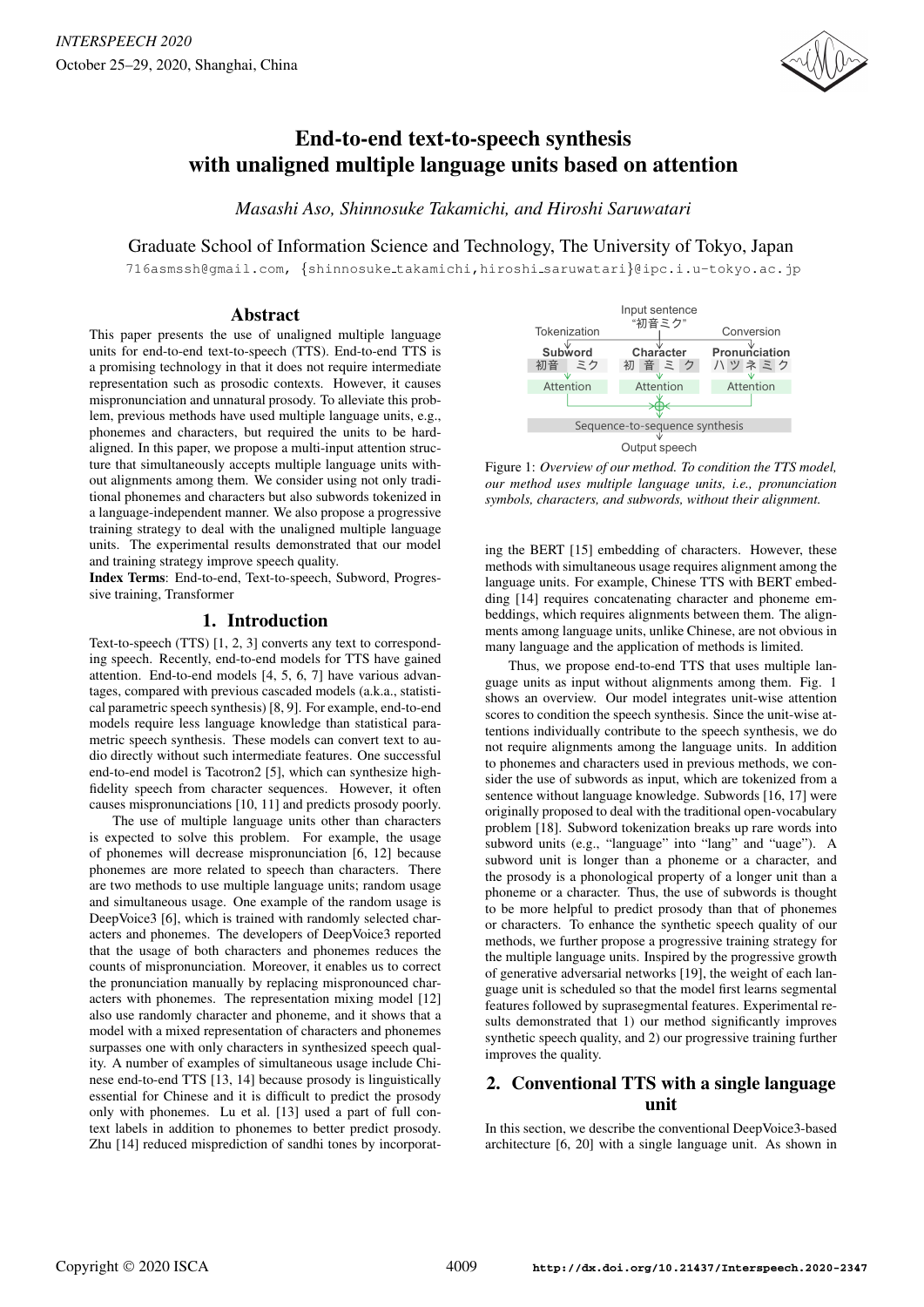

Figure 2: *End-to-end TTS used in this paper. Gray: function, Green: attention structure, Blue: speech features, Red: language features. The difference between the proposed and conventional methods lies in the "Attentions" block. In accordance with the implementation [21], we use two attentions within the "Attentions" block. "ISTFT" refers to inverse shorttime Fourier transform.*

Fig. 2, the conventional models consists of three parts; the encoder, decoder, and attention.

The encoder ("TextEnc" and "AudioEnc" in Fig. 2) outputs key  $K$ , value  $V$ , and query  $Q$ , to be used in the attention. After converting text into a sequence of pronunciation symbols, "TextEnc" transforms the sequence into  $K$  and  $V$ , and "AudioEnc" converts a sequence of speech features into Q.

The decoder ("AudioDec", "Converter", "ISTFT" in Fig. 2) synthesizes speech from the outputs of the attention. "AudioDec" outputs a mel spectrogram from the outputs of attention and predicts stop tokens, which indicates whether speech has ended. "Converter" [6, 20] predicts a high-resolution linear spectrogram from the intermediate features.

The attention architecture ("Attentions" in Fig. 2) connects the encoder and decoder. The scaled dot-product attention  $Attn(\cdots)$  [22] in "Attentions" outputs attention scores on the basis of the encoder results  $Q$ ,  $K$ , and  $V$ , as follows.

$$
Attn(K, V, Q) = Linear(softmax(\frac{QK^{\top}}{\sqrt{d_k}})V), \quad (1)
$$

where "Linear" denotes linear projection,  $d_k$  denotes the dimensionality of K, and "softmax" denotes the softmax function. These attention scores  $\text{Attn}(K, V, Q)$  are used as decoder inputs. We calculate the attention scores with pronunciation as input. After the calculation, we add  $Q$  as well as ResNet [23], and pass the result to the decoder.

$$
Q + \text{Attn}(K, V, Q). \tag{2}
$$

The upper part of Fig. 3 visualizes the conventional attention architecture. Note that this attention structure can be used multiple times in one TTS system, by fixing  $K, V$ , and setting  $Q$  to old attention outputs.

In training, the models converting the text to mel spectrograms are trained to minimize the weighted sum of the mel spectrogram loss [20], and the guided attention loss [20]. The



Figure 3: *Example of conventional(above) and proposed (below) attention architectures. In this example, we use pronunciation symbols for the conventional architecture, and pronunciation symbols, characters, and subwords for the proposed architecture.*



Figure 4: *The schedules of weights* w<sup>∗</sup> *in our methods. Subscripts "p," 'c," "s" indicate pronunciation, character, and subword, respectively. Top and bottom figures are schedules for two and three language units, respectively. The* x*-axis ends at 80,000 steps but training will continue until 450,000 steps.*

model converting a mel spectrogram to a linear spectrogram is trained to minimized the linear spectrogram loss [20], and loss regarding stop tokens [6].

In synthesis, the model outputs the mel spectrogram in an autoregressive way and outputs the linear spectrogram until a stop token appears.

# 3. Proposed TTS with multiple language units based on attention

We propose to handle unaligned multiple language units using unit-wise attention architectures. We first propose the architectures and then propose a progressive training strategy to efficiently train our end-to-end TTS.

#### 3.1. TTS using multiple language units

Fig. 3 shows our architecture, which corresponds to "Attentions" in Fig. 2. Linear projected attention scores are calculated in each multiple language unit and summed with weights as fol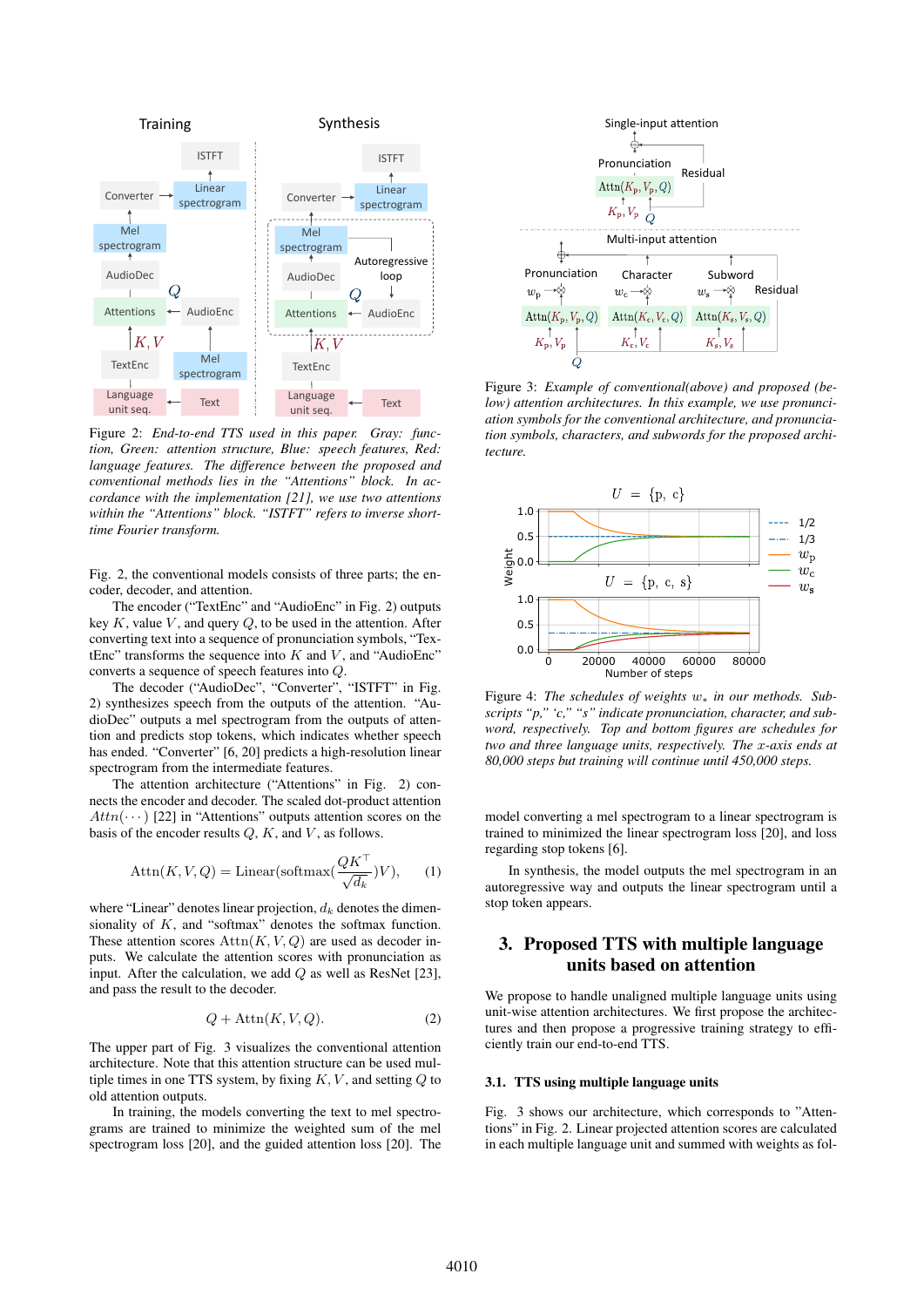lows.

$$
Q + \sum_{u \in U} w_u \text{Attn}(K_u, V_u, Q), \tag{3}
$$

where  $u$  denotes a symbol of language units, and  $U$  denotes the set of u.  $w_u$  denotes the weight of each attention score and satisfies

$$
\sum_{u \in U} w_u = 1. \tag{4}
$$

The attention architectures use the shared Q values, and individual  $K_u$  and  $V_u$  values to language units. The use of the individual Q values would make parallel calculation difficult, so we incorporate shared Q values.

This structure enables us to train the models with multiple input in an alignment-free way. In other words, although concatenation of multiple inputs at the front-end of TTS requires alignments between the multiple inputs, the unification of the attention outputs in multiple inputs does not because the length of the attention output is the same as that of the Q.

In this paper, in addition to pronunciation  $("p")$  [6, 20], we propose to use subword ("s") as the language units, i.e.,  $U =$  $p, c, s$ . A number of criteria and strategies were proposed  $[16,$ 17, 24, 25], and we use language model-based tokenization [17] that is completely language independent.

#### 3.2. Training strategy

We propose a progressive training strategy to train our model with the expectation of archiving stable training. The training starts with a language unit that is dominant for easy-to-predict speech components. Mapping smaller units (e.g., pronunciation) to segmental features of speech can be easily trained. On the other hand, longer units help predict suprasegmental features that are difficult to be trained in the mapping. Thus, our training strategy schedules the weights of attention scores  $w_u$ . In the early steps of training, the attention score for only the smallest language unit is used for training, and those of other language units increase during training.

Our training strategy satisfies the following.

- 1. The weights change exponentially.
- 2. Only pronunciation is exploited initially.

We exponentially decay the weights of language units other than pronunciation so we can change the weights gradually. We make use of only pronunciation in the former steps so we can sufficiently train the relationship between pronunciation and speech. Without this, we found that segmental features were poorly predicted.

We will explain the design of the progressive training strategy in detail. Let  $u_s \in U$  be the smallest unit (pronunciation in this paper). We calculate the weight  $w_u$  of the units other than  $u<sub>e</sub>$  as follows.

$$
w_u = \max\left(\frac{1}{|U|}\left\{1 - \exp\left(-\frac{s - s_{\rm st}}{d_u}\right)\right\}, 0.0\right). \tag{5}
$$

 $w_{u_s}$  is calculated from this formula and Eq. (4). Note that  $s_{st}$  is the constant step number when training with the units other than  $u<sub>s</sub>$  starts, and  $d<sub>u</sub>$  is the constant value related to the sharpness of the weight curve for unit  $u$ . We show the curves of their weights expressed by equations above in Fig. 4. The figure shows two cases; two units(pronunciation and characters), and three units (pronunciation, characters and subwords).



Figure 5: *The example of* F0 *trajectories of the speech synthesized with the evaluation data. "p," "c," "Pr.," and "Natural" indicates pronunciation, character, subword, progressive training strategy, and natural speech, respectively.*

Table 1: *RMSE of log F0. "p," "c," "s," and "Pr." indicate using pronunciation, character, subword, and progressive training strategy, respectively*

| p | c | S | <b>RMSE</b> |
|---|---|---|-------------|
|   |   |   | 0.223       |
|   |   |   | 0.216       |
|   |   |   | 0.206       |
|   |   |   | 0.216       |
|   |   |   | 0.209       |

# 4. Experimental evaluation

### 4.1. Experimental condition

We evaluated our methods with a Japanese end-to-end TTS. We used JSUT [26], a Japanese single-speaker speech corpus, and randomly chose 6, 835 utterances for training and 100 utterances for evaluation. The sampling rate of the natural and synthesized speech was 22, 050 Hz.

We used three language units; pronunciation, character, and subword. We used MeCab [27] to obtain Katakana, Japanese pronunciation symbols, for pronunciation. We used SentencePiece[28] to obtain subword sequences from text. We fixed the size of the subword vocabulary to 4, 000. We trained the subword vocabulary from the text of the training data.

We utilized the DeepVoice3-based implementation [21] as the conventional single input end-to-end model. Our model parameters basically follows those of the implementation. However, we modified the model to some extent to improve the speech quality. The main modification is that we train the mel and linear spectrogram separately as well as DC-TTS [20], even though the original code was designed for training both spectrograms simultaneously.

We fixed the total number of training steps at 450, 000, independent of the methods. We set the starting steps  $s_{st}$  to 10, 000. We set the sharpness of the weight curve for subword  $d_s$  to 20, 000, and that for character  $d_c$  to 40, 000.

#### 4.2. Objective evaluation

As described in Section 1, the use of longer units is expected to accurately reproduce the suprasegmental features. To confirm this, we compared  $log$   $F0$  of natural and synthesized speech with the root mean squared error (RMSE). Before calculating the RMSE, we used the dynamic time warping algorithm to align the natural and synthesized speech. We used WORLD  $[29, 30]$  to extract  $F0$ . The frame shift length was to set 5 ms.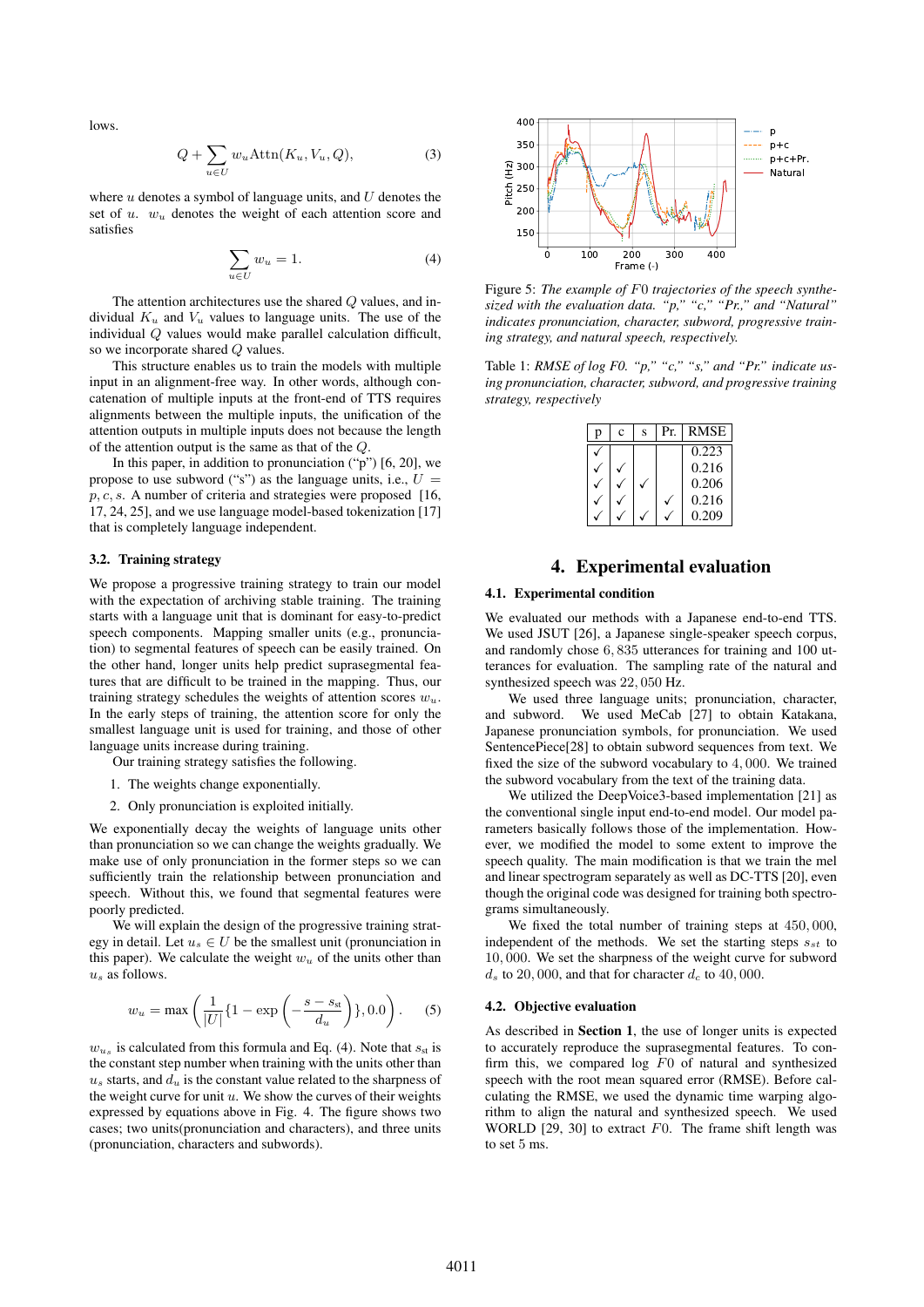Table 2: *Results of AB preference tests (w/o progressive training*). *Bold indicates the preferred model with p-value*  $< 0.05$ *. "p," "c," "s," and "Pr." indicate using pronunciation, character, subword, and progressive training strategy, respectively*

|  |  | Scores                            | p-value |  |  |
|--|--|-----------------------------------|---------|--|--|
|  |  | 0.433 vs. 0.567 $\leq 10^{-3}$    |         |  |  |
|  |  | $10.416$ vs. 0.584 $\leq 10^{-3}$ |         |  |  |
|  |  | $0.551$ vs. 0.449                 |         |  |  |

Table 3: *Results of AB preference tests (w/ progressive training). Bold* indicates the preferred model with p-value  $\langle 0.05, \degree p, \degree p \rangle$ *"c," "s," and "Pr." indicate using pronunciation, character, subword, and progressive training strategy, respectively*

|  |  | Scores                                 | $p$ -value |  |  |
|--|--|----------------------------------------|------------|--|--|
|  |  | 0.540 vs. $0.460$                      | 0.016      |  |  |
|  |  | $0.404$ vs. <b>0.596</b> $\lt 10^{-3}$ |            |  |  |
|  |  | $ 0.422 \text{ vs. } 0.578  < 10^{-3}$ |            |  |  |
|  |  | 0.440 vs. <b>0.560</b> $\leq 10^{-3}$  |            |  |  |

Table 1 shows the result. The use of unaligned multiple language units improved the  $log-F0$  RMSE compared with a single language unit (i.e., a method using only "p" in the table). Fig. 5 is the example of  $F0$  trajectory. We can see the trajectories of "p+c" and "p+c+Pr." drop more clearly around 200th frame than that of "p", although we cannot observe the obvious difference of "p+c" and "p+c+Pr." Thus, although the results do not show any significant improvements with the progressive training, we are confident that the longer units sufficiently contributes to the improvements.

#### 4.3. Subjective evaluation

We conducted preference AB tests on the quality of synthesized speech to check the proposed methods' superiority. We gathered 45 participants for each test via a crowd-sourcing website [31], and each participant evaluated 10 pairs of speech. Note that we created these 10 pairs of speech from 5 different pairs by reversing the order of the proposition.

#### *4.3.1. Single language unit vs. multiple language units*

We compared the methods with different language units to see the effect of unaligned multiple language units. The proposed progressive training is not used here, i.e., attentions of language units have the same weights from the start to end of the training.

Table 2 shows the results. We found that the method with one language unit is inferior to that with two or three, and the method with three language unit is inferior to that with two. These are consistent with the results of objective evaluation.

#### *4.3.2. Effect of progressive training strategy*

To see the effect of the progressive training, we compared the methods with and without the training. The latter is the same as the method described in Section 4.3.1. We also compared other pairs of the multiple language units and the progressive training.

Table 3 shows the results. The method with two language units obtained a higher score without the progressive training strategy. On the other hand, the method with three language units obtained a higher score with the progressive training strat-

Table 4: *Thurstone's paired comparison. "p," "c," "s," and "Pr." indicate using pronunciation, character, subword, and progressive training strategy, respectively*

| n | Ċ | S | Pr. | Scores   |
|---|---|---|-----|----------|
|   |   |   |     | $-0.160$ |
|   |   |   |     | 0.061    |
|   |   |   |     | $-0.025$ |
|   |   |   |     | $-0.052$ |
|   |   |   |     | 0.175    |

egy. The progressive training significantly improves the perceptual naturalness in the case of unaligned three language units. On the other hand, we can see that it is ineffective in the case of two language units. Moreover, as shown in Table 3, we can see that three language units with the progressive training outperforms two language units with and without the progressive training. Therefore we can say that our progressive training can improve naturalness when using three unaligned language units.

#### *4.3.3. Comparison of all methods*

We conducted preference AB tests with all method combinations. Table 2 and Table 3 only show the parts of the results, and here we calculated values of Thurstone's paired comparison using all results to fully evaluate the speech quality.

Table 4 shows the results. All of our methods obtained better scores than with a single language unit, and the use of three language units and the progressive training achieves the best score among all methods. Therefore, we can again say that our methods contribute to improve synthetic speech quality.

### 5. Conclusion

We proposed an attention-based end-to-end TTS with unaligned multiple language units. This enabled us to use pronunciation symbols, characters, and subwords without aligning them. Also, we designed training schedules to efficiently train the TTS model using multiple language units. Experimental results show that the usage of multiple language units is effective to improve to speech quality. In addition, our proposed progressive training strategy has a good effect on training with subword units. A part of our future work is applying our proposed methods to languages other than Japanese.

### 6. Acknowledgements

Part of this research and development work was supported by JSPS KAKENHI 18K18100 and 17H06101.

### 7. References

- [1] Y. Sagisaka, "Speech synthesis by rule using an optimal selection of non-uniform synthesis units," in *Proc. ICASSP*, New York, U.S.A., Apr. 1988, pp. 679–682.
- [2] H. Zen, K. Tokuda, and A. Black, "Statistical parametric speech synthesis," *Speech Communication*, vol. 51, no. 11, pp. 1039– 1064, Nov. 2009.
- [3] A. v. d. Oord, S. Dieleman, H. Zen, K. Simonyan, O. Vinyals, A. Graves, N. Kalchbrenner, A. Senior, and K. Kavukcuoglu, "WaveNet: A generative model for raw audio," *arXiv*, vol. abs/1609.03499, 2016.
- [4] Y. Wang, R. Skerry-Ryan, D. Stanton, Y. Wu, R. J. Weiss, N. Jaitly, Z. Yang, Y. Xiao, Z. Chen, S. Bengio, Q. Le, Y. Agiomyrgiannakis, R. Clark, and R. A. Saurous,